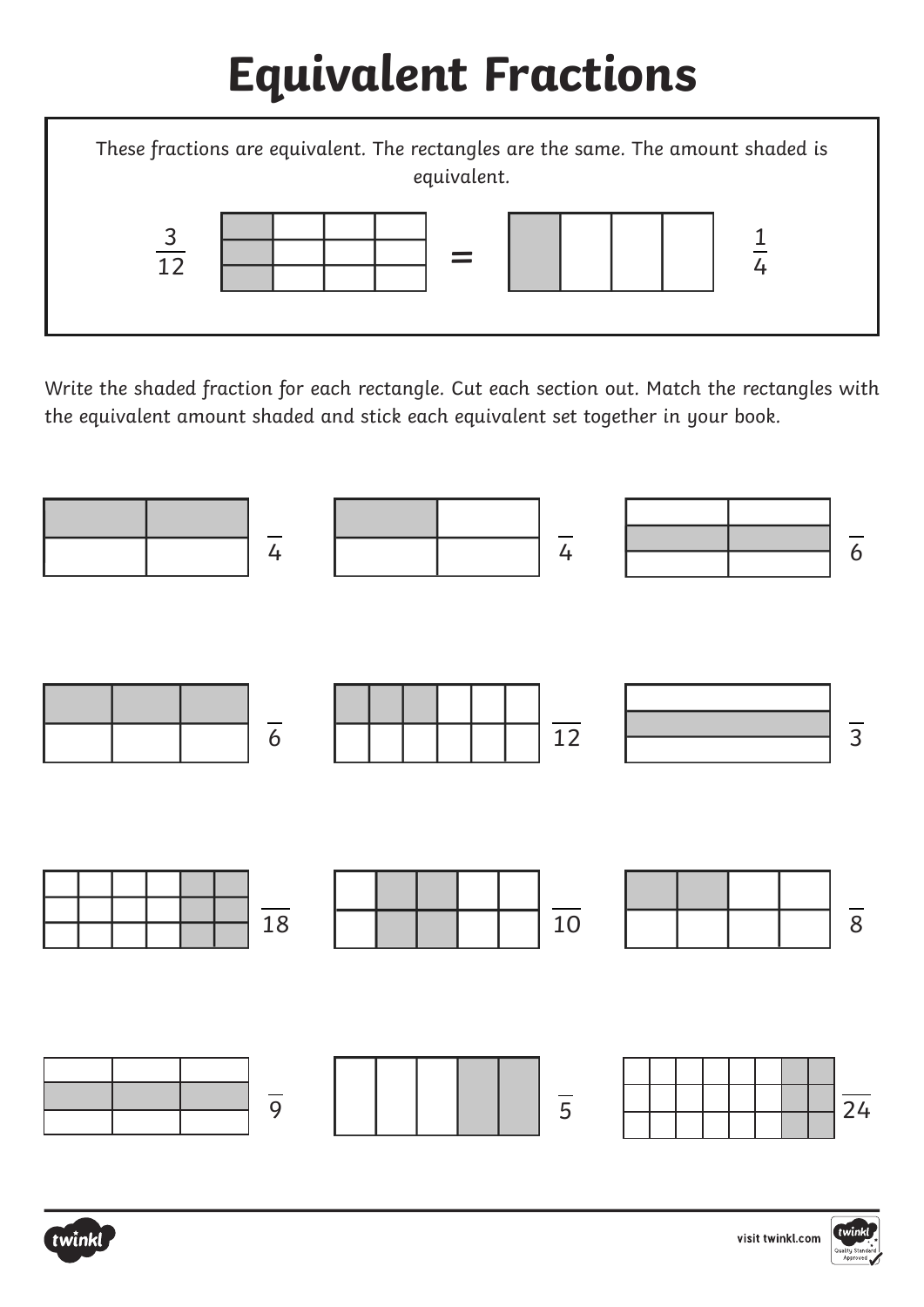### **Equivalent Fractions**



Shade the second shape to be equivalent to the first and write the equivalent fractions.





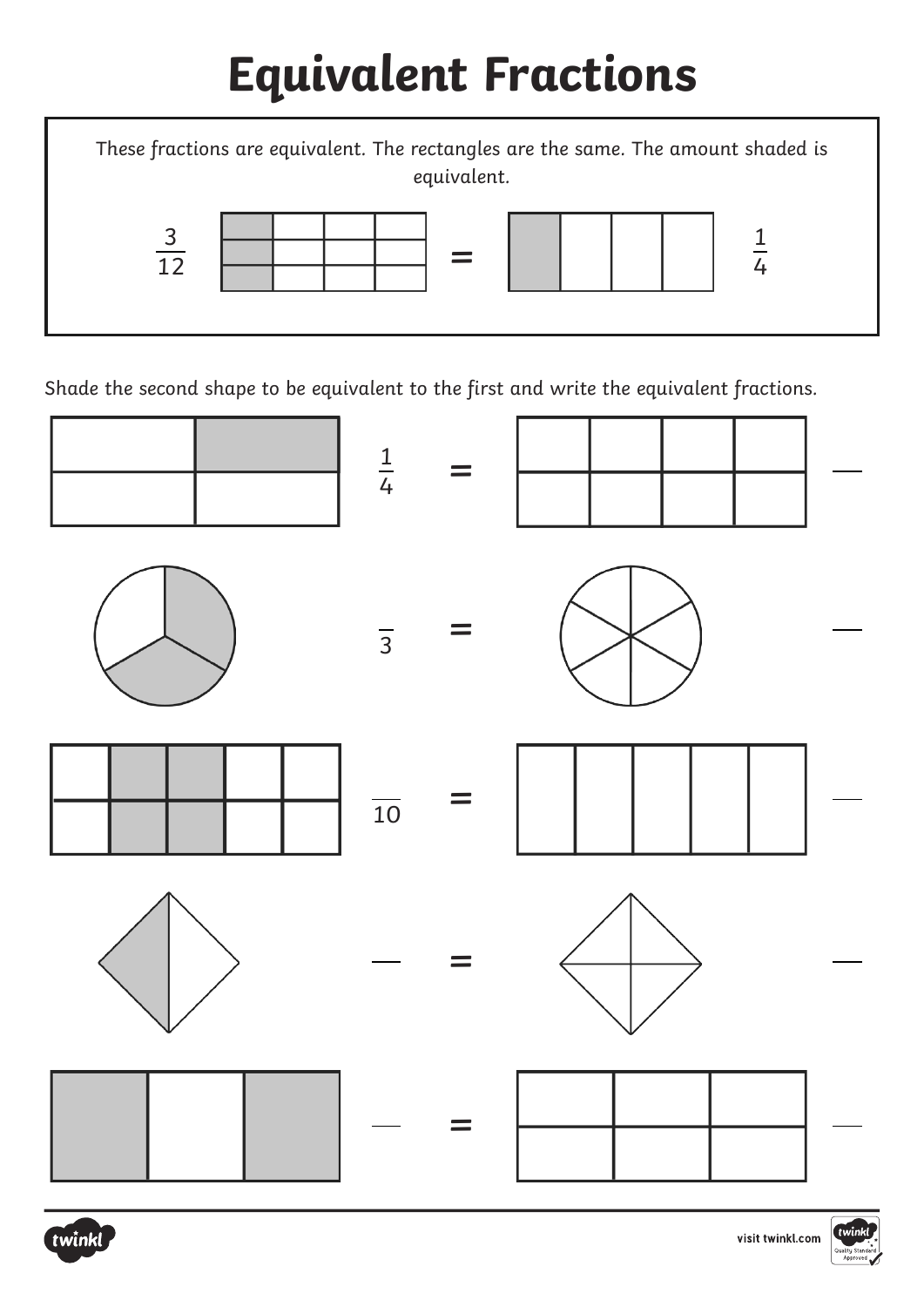#### **Equivalent Fractions**

= These fractions are equivalent. The rectangles are the same. The amount shaded is equivalent. 4 6 2 3

Write the fraction of each shape that is shaded and draw a line to match equivalent fraction.

| ╶╉╼┽┷┥╴                                                                                                                                                                                                                                        |  |                                         |
|------------------------------------------------------------------------------------------------------------------------------------------------------------------------------------------------------------------------------------------------|--|-----------------------------------------|
|                                                                                                                                                                                                                                                |  | $\cdot$ , and the set of $\mathbb{R}^n$ |
|                                                                                                                                                                                                                                                |  | $  $ $ $ $ $ $ $ $ $                    |
| $\begin{array}{ c c c c c }\hline \quad \quad & \quad -\quad \quad & \quad -\quad \quad \\ \hline \quad \quad & \quad -\quad \quad & \quad -\quad \quad \\ \hline \quad \quad & \quad -\quad \quad & \quad -\quad \quad \\ \hline \end{array}$ |  |                                         |
|                                                                                                                                                                                                                                                |  | $\cdot$                                 |

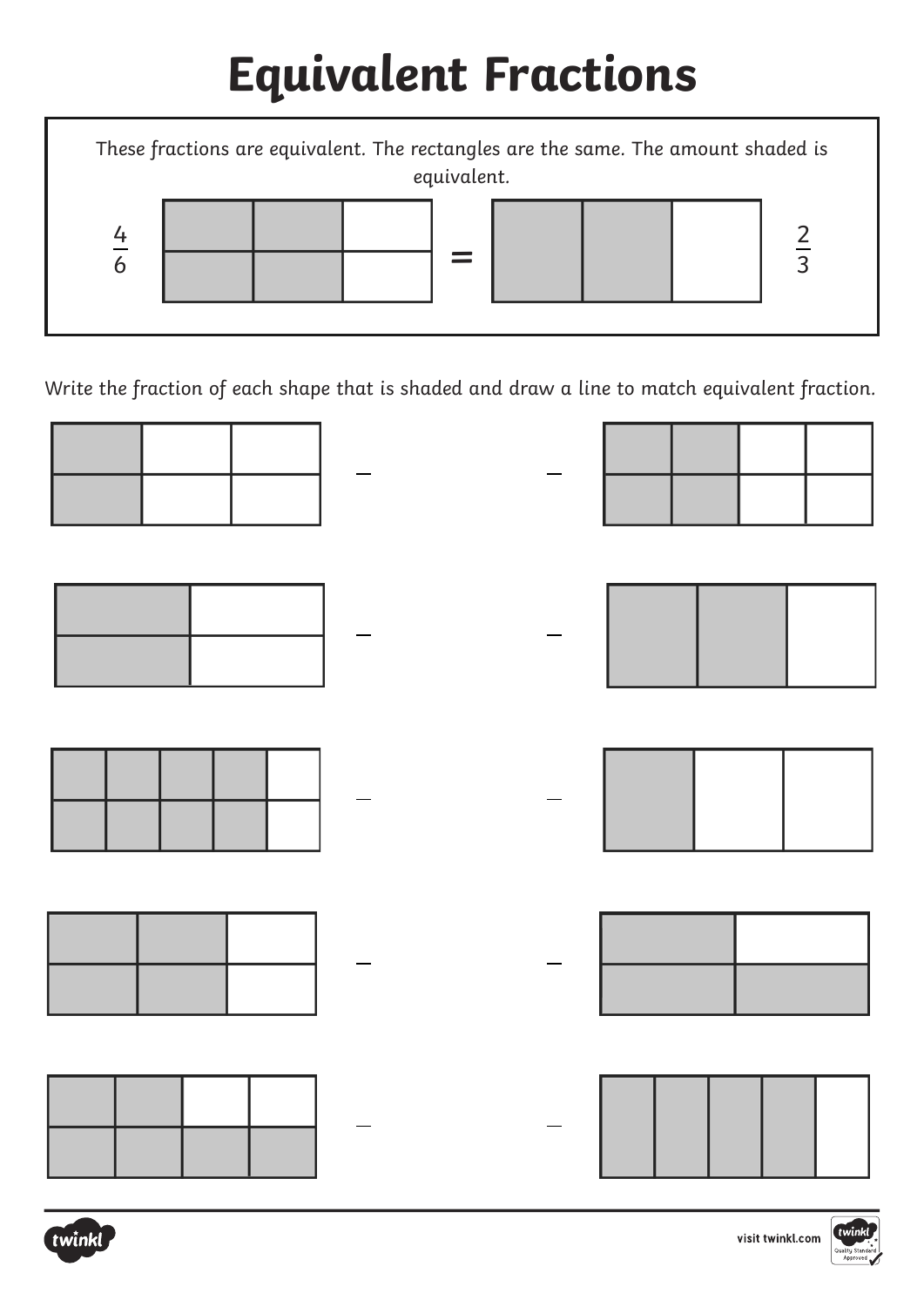# **Equivalent Fractions - Answers**



Write the shaded fraction for each rectangle. Cut each section out. Match the rectangles with the equivalent amount shaded and stick each equivalent set together in your book.



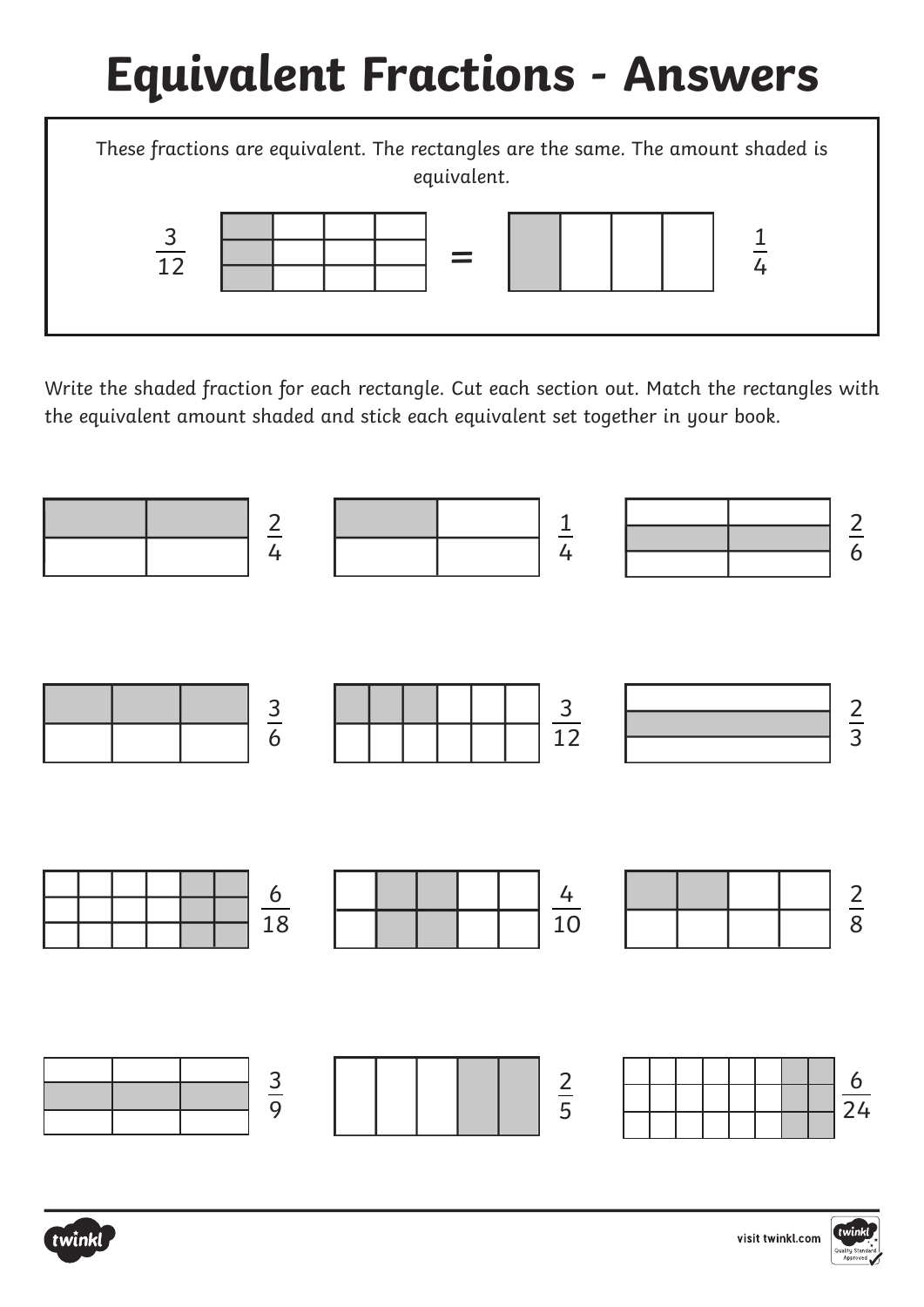# **Equivalent Fractions - Answers**



Shade the second shape to be equivalent to the first and write the equivalent fractions.